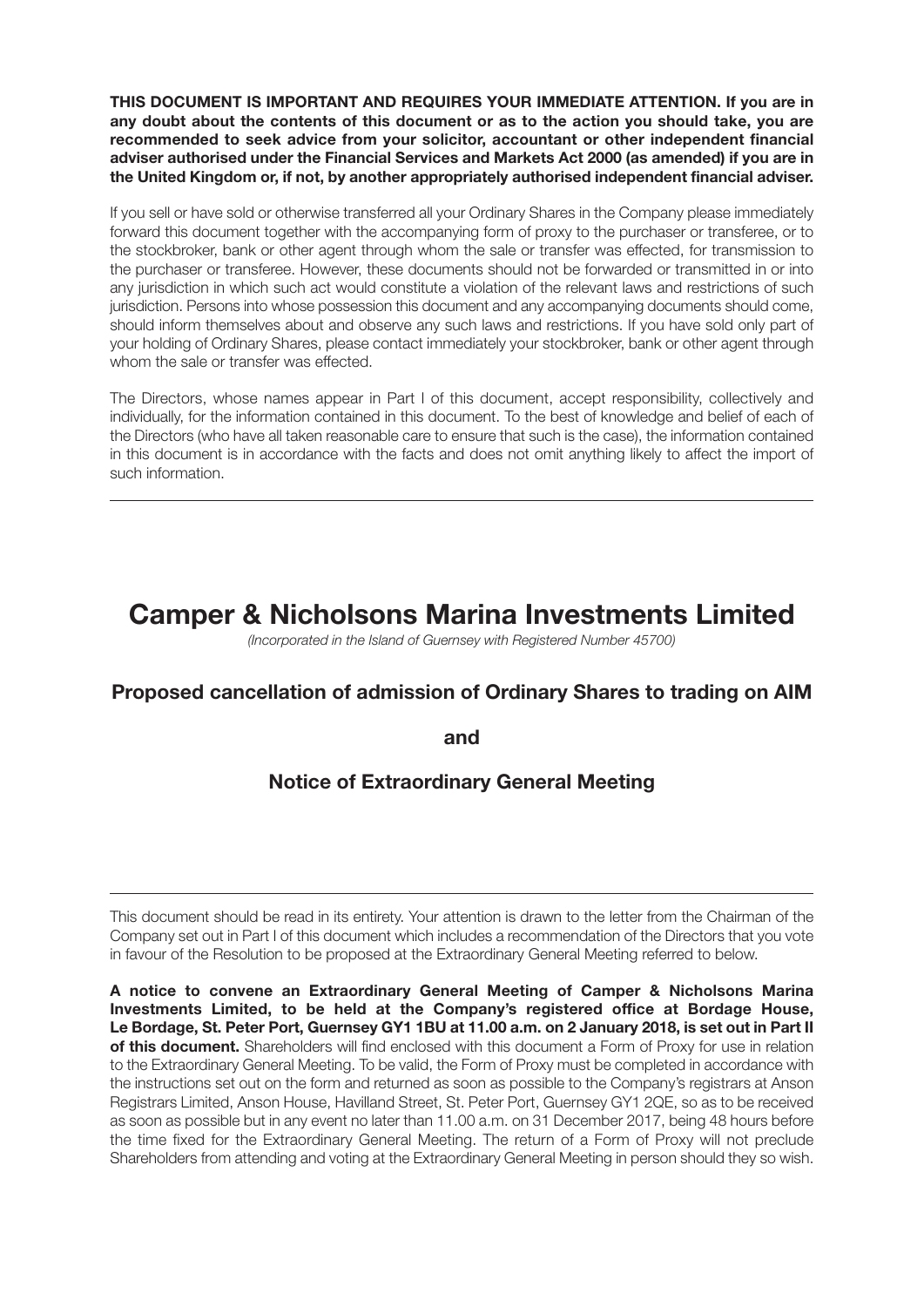## **CONTENTS**

|                                                  | Page           |
|--------------------------------------------------|----------------|
| <b>Expected Timetable of Principal Events</b>    | 3              |
| Definitions                                      | $\overline{4}$ |
| Part I: Letter from the Chairman                 | 6              |
| Part II: Notice of Extraordinary General Meeting | 11             |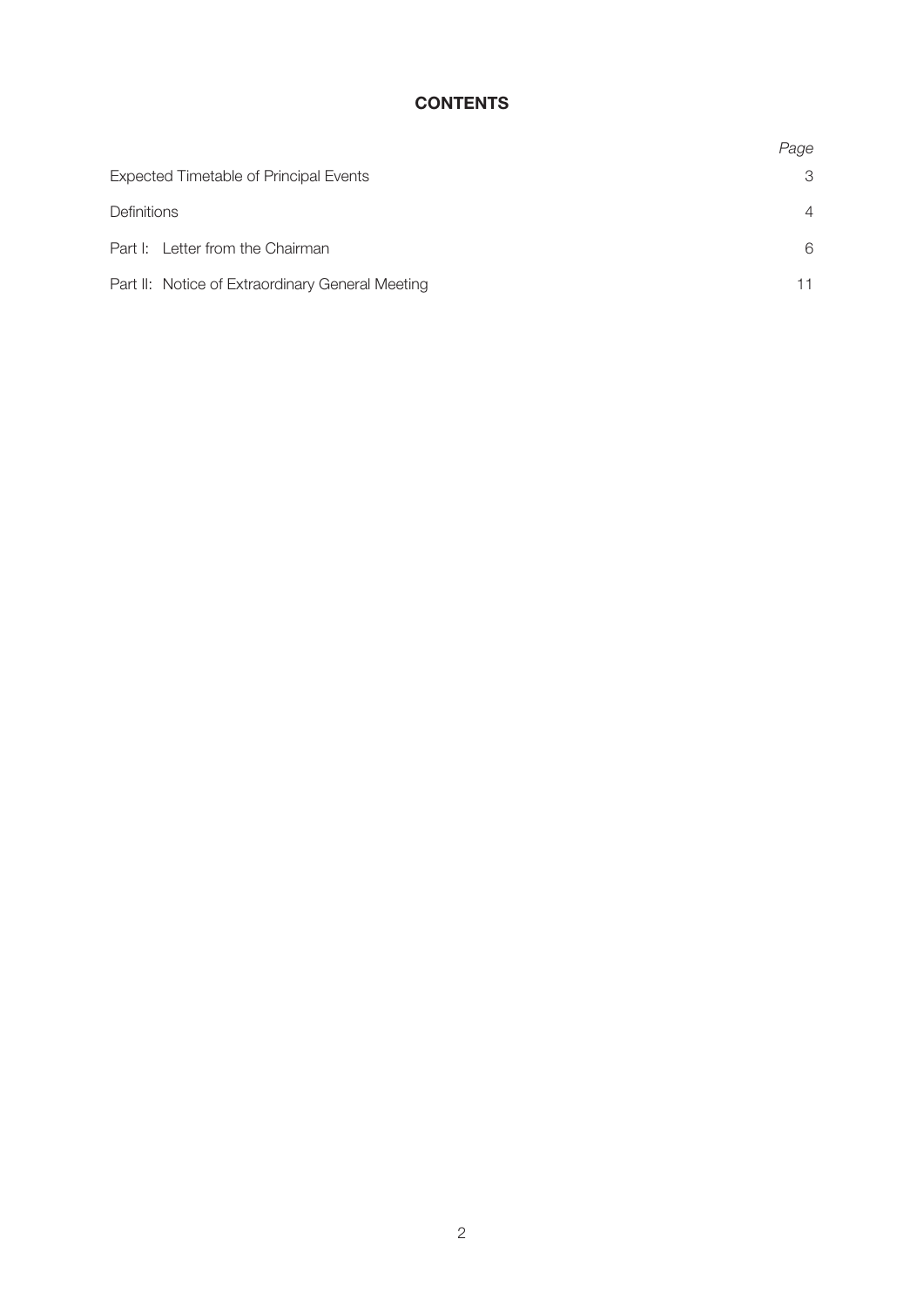### **EXPECTED TIMETABLE OF PRINCIPAL EVENTS(1)**

| Notice provided to the London Stock Exchange to notify it<br>of the proposed Cancellation                                                                   | 6 December 2017                |
|-------------------------------------------------------------------------------------------------------------------------------------------------------------|--------------------------------|
| Publication and posting of this document and Form of<br>Proxy to Shareholders                                                                               | 6 December 2017                |
| Commencement of market purchases of Ordinary Shares<br>by First Eastern Holdings <sup>(3)</sup> pursuant to its standing purchase order <sup>(2)</sup>      | 6 December 2017                |
| Latest time and date for receipt of completed Forms of Proxy<br>in respect of the Extraordinary General Meeting                                             | 11.00 a.m. on 31 December 2017 |
| Time and date of the Extraordinary General Meeting                                                                                                          | 11.00 a.m. on 2 January 2018   |
| Expected last day of market purchases of Ordinary Shares<br>by First Eastern Holdings <sup>(3)</sup> pursuant to its standing purchase order <sup>(2)</sup> | 9 January 2017                 |
| Expected last day of dealings in Ordinary Shares on AIM <sup>(4)</sup>                                                                                      | 9 January 2018                 |
| Expected time and date of Cancellation <sup>(5)</sup>                                                                                                       | 7.00 a.m. on 10 January 2018   |
| Expected last day of committed purchases of Ordinary Shares<br>by First Eastern Holdings <sup>(3)</sup> through the Matched Bargain Facility <sup>(2)</sup> | 8 February 2018                |

*Notes:*

(1) All of the times referred to in this document refer to London time, unless otherwise stated.

(2) See paragraph 4 of Part I of this Circular for further information.

(3) First Eastern Holdings will place a standing purchase order or procure that one of its group companies places a standing purchase order.

(4) Each of the times and dates in the above timetable is subject to change. If any of the above times and/or dates change, the revised times and dates will be notified to Shareholders by an announcement through a Regulatory Information Service.

(5) The Cancellation requires the approval of not less than 75 per cent. of the votes cast by Shareholders at the Extraordinary General Meeting.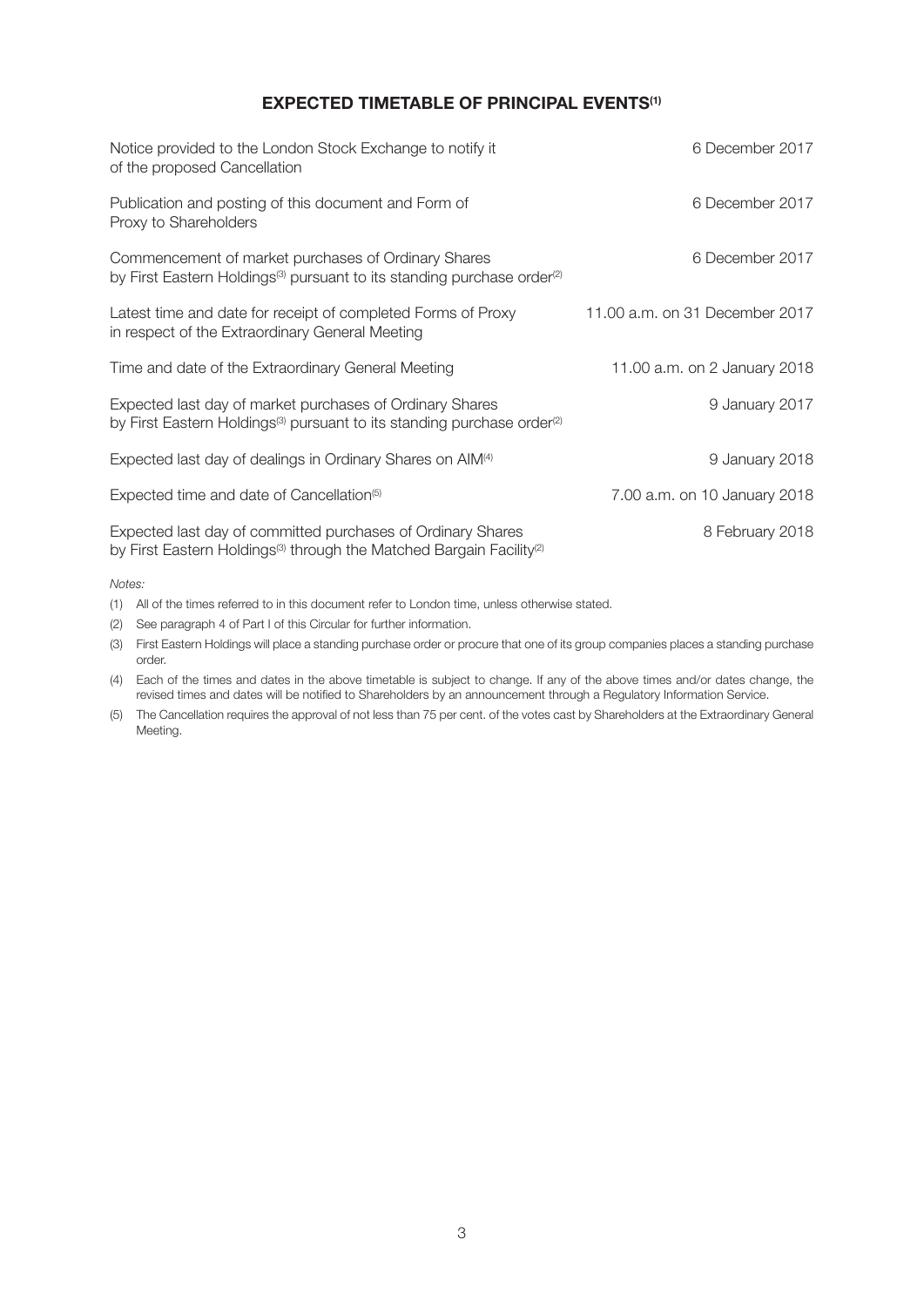### **DEFINITIONS**

The following definitions apply throughout this document, unless the context requires otherwise:

| "AIM"                           | AIM, the market operated by the London Stock Exchange                                                                                                                                                                                                                                                     |
|---------------------------------|-----------------------------------------------------------------------------------------------------------------------------------------------------------------------------------------------------------------------------------------------------------------------------------------------------------|
| "AIM Rules"                     | the rules and guidance for companies whose shares are admitted<br>to trading on AIM entitled "AIM Rules for Companies" published by<br>the London Stock Exchange, as amended from time to time                                                                                                            |
| "Articles"                      | the articles of incorporation of the Company as amended from time<br>to time                                                                                                                                                                                                                              |
| "Business Day"                  | a day (excluding Saturday, Sunday and public holidays in England<br>and Wales) on which banks are generally open for business in<br>London for the transaction of normal banking business                                                                                                                 |
| "Cancellation"                  | the cancellation of admission of the Ordinary Shares to trading on<br>AIM, subject to passing of the Resolution and in accordance with<br>Rule 41 of the AIM Rules                                                                                                                                        |
| "Circular"                      | this document, containing information about the Cancellation and<br>the Extraordinary General Meeting                                                                                                                                                                                                     |
| "Company" or "CNMI"             | Camper & Nicholsons Marina Investments Limited, a company<br>incorporated in the Island of Guernsey with Registered Number<br>45700                                                                                                                                                                       |
| "CREST"                         | the relevant system (as defined in the CREST Regulations) in<br>respect of which Euroclear is the operator (as defined in those<br>regulations)                                                                                                                                                           |
| "CREST Regulations"             | the Uncertificated Securities Regulations 2006 of the Isle of Man<br>(Statutory Document Number 743/06) including any modifications<br>or any regulations made in substitution under sections 48 and 215<br>of the IoM 2006 Act and for the time being in force                                           |
| "Directors" or "Board"          | the directors of the Company, whose names are set out on page 6<br>of this document. The Board comprises the directors at any time or<br>the directors present at a duly convened meeting at which a quorum<br>is present or, as the case may be, the directors assembled as a<br>committee of such Board |
| "Extraordinary General Meeting" | the Extraordinary General Meeting of the Company convened for<br>11.00 a.m. on 2 January 2018 and any adjournment thereof, notice<br>of which is set out at the end of this document                                                                                                                      |
| "FE Marina Investments"         | FE Marina Investments Limited, a company incorporated in Hong<br>Kong with registered number 1613555 and a wholly owned<br>subsidiary of First Eastern Holdings                                                                                                                                           |
| "First Eastern Holdings"        | First Eastern (Holdings) Limited, a company incorporated in Hong<br>Kong with registered number 209159                                                                                                                                                                                                    |
| "Form of Proxy"                 | the form of proxy enclosed with this document for use at the<br>Extraordinary General Meeting or at any adjournment thereof                                                                                                                                                                               |
| "London Stock Exchange"         | London Stock Exchange plc                                                                                                                                                                                                                                                                                 |
| "Major Shareholders"            | together, FE Marina Investments and First Eastern Holdings                                                                                                                                                                                                                                                |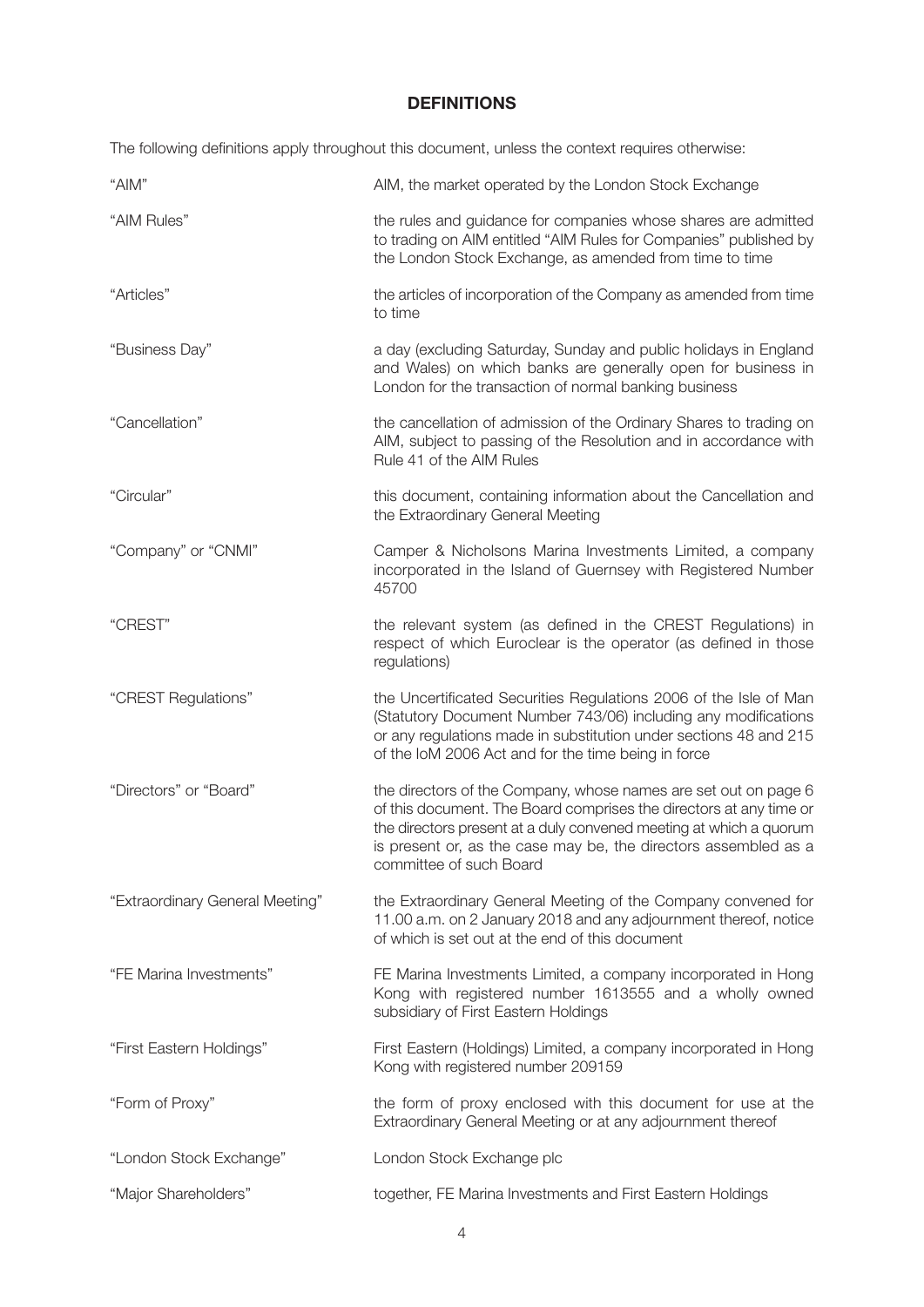| "Matched Bargain Facility"                                                     | the matched bargain trading facility to be put in place by the<br>Company with J P Jenkins Limited following the Cancellation,<br>subject to the passing of the Resolution, as described in paragraph<br>3.2 of Part I of this Circular           |
|--------------------------------------------------------------------------------|---------------------------------------------------------------------------------------------------------------------------------------------------------------------------------------------------------------------------------------------------|
| "Notice of Extraordinary General<br>Meeting" or "Notice"                       | the notice of Extraordinary General Meeting which is set out in Part II<br>of this document                                                                                                                                                       |
| "Ordinary Shares"                                                              | ordinary shares of no par value in the capital of the Company, and<br>"Ordinary Share" means any one of them                                                                                                                                      |
| "Registrars"                                                                   | Anson Registrars Limited                                                                                                                                                                                                                          |
| "Regulatory Information Service"                                               | has the meaning given to it in the AIM Rules for any of the services<br>approved by the London Stock Exchange for the distribution of AIM<br>announcements and included within the list maintained on the<br>website of the London Stock Exchange |
| "Resolution"                                                                   | the resolution to be proposed at the Extraordinary General Meeting<br>in the form set out in the Notice of Extraordinary General Meeting                                                                                                          |
| "Shareholders"                                                                 | holders of Ordinary Shares from time to time and "Shareholder"<br>means any one of them                                                                                                                                                           |
| "Takeover Code"                                                                | the City Code on Takeovers and Mergers                                                                                                                                                                                                            |
| "United Kingdom"                                                               | the United Kingdom of Great Britain and Northern Ireland                                                                                                                                                                                          |
| A reference to "£" is to pounds sterling, being the lawful currency of the UK. |                                                                                                                                                                                                                                                   |

A reference to "€" is to the euro, being the official currency of the Eurozone.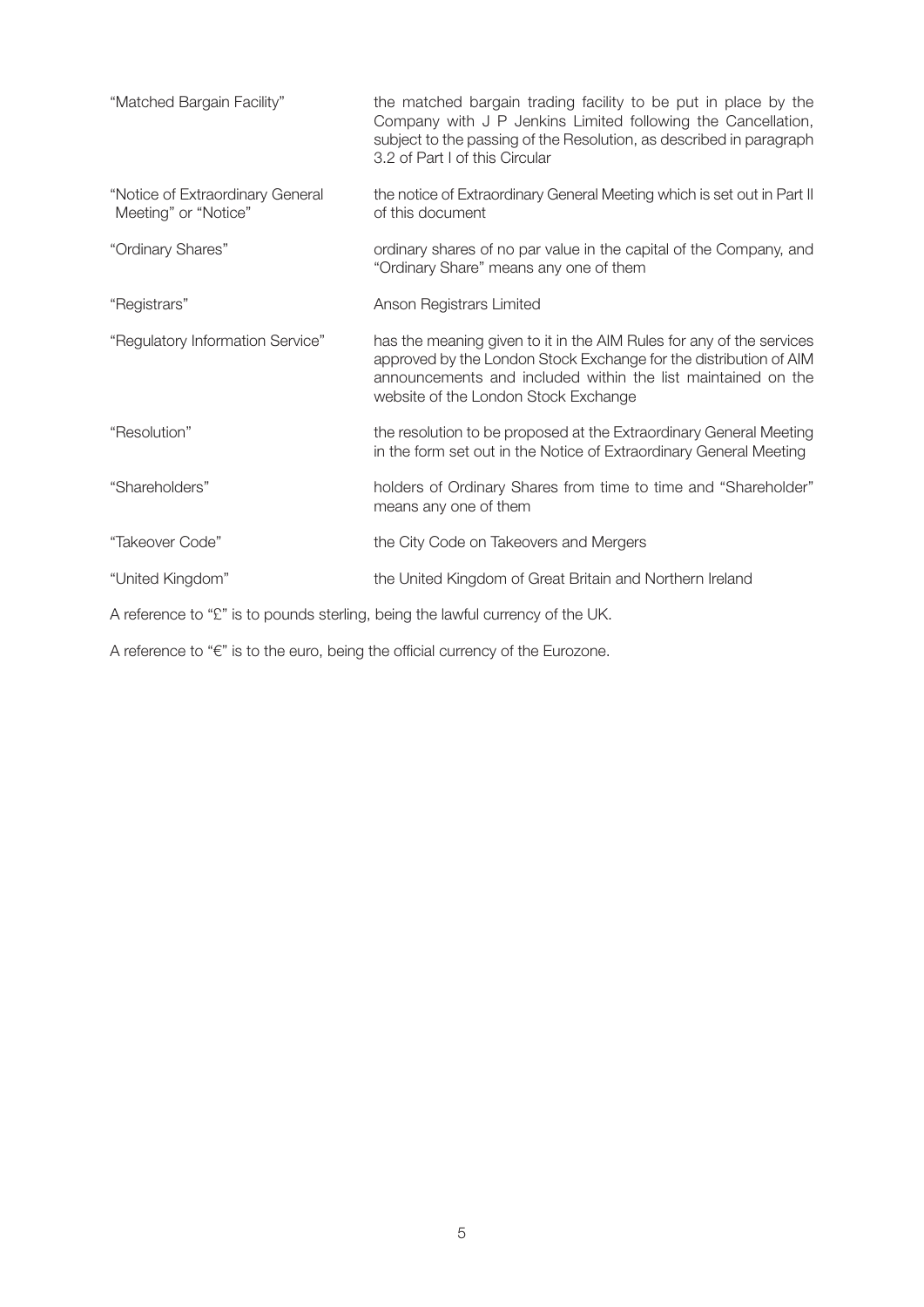### **PART I**

## **LETTER FROM THE CHAIRMAN OF CAMPER & NICHOLSONS MARINA INVESTMENTS LIMITED**

*(Incorporated in the Island of Guernsey with Registered Number 45700)*

Sir Christopher Lewinton (*Chairman*) Bordage House **Bordage House** Bordage House Martin Bralsford (*Director*) Le Bordage Victor Chu (*Director*) St Peter Port Elizabeth Kan (*Director*) Guernsey Roger Lewis (*Director*) **GY1** 1BU Clive Whiley (*Director*)

*Directors Registered Office:*

6 December 2017

Dear Shareholder,

### **Proposed cancellation of admission of Ordinary Shares to trading on AIM and Notice of Extraordinary General Meeting**

#### **1. Introduction**

As announced by the Company today, the Directors have concluded that it is in the best interests of the Company and its Shareholders to cancel the admission of the Ordinary Shares to trading on AIM. Pursuant to Rule 41 of the AIM Rules, the Company (through its nominated adviser, finnCap Ltd) has notified the London Stock Exchange of the date of the proposed Cancellation.

The Cancellation is conditional, pursuant to Rule 41 of the AIM Rules, upon the approval of not less than 75 per cent. of the votes cast by Shareholders (whether present in person or by proxy) at the Extraordinary General Meeting, notice of which is set out in Part II of this document.

The Company is seeking Shareholders' approval of the Cancellation at the Extraordinary General Meeting, which has been convened for 11.00 a.m. on 2 January 2018 at the Company's registered office at Bordage House, Le Bordage, St. Peter Port, Guernsey GY1 1BU. If the Resolution is passed at the Extraordinary General Meeting, it is anticipated that the Cancellation will become effective at 7.00 a.m. on 10 January 2018.

The purpose of this document is to seek Shareholders' approval for the Resolution, to provide you with the information on the background and reasons for Cancellation and to explain the consequences of the Cancellation and why the Directors unanimously consider the Cancellation to be in the best interests of the Company and its Shareholders as a whole.

The Notice of the Extraordinary General Meeting is set out in Part II of this document.

#### **2. Background and reasons for Cancellation**

The Directors have conducted a review of the benefits and drawbacks to the Company and its Shareholders in retaining its quotation on AIM, and believe that Cancellation is in the best interests of the Company and its Shareholders as a whole. In reaching this conclusion, the Directors have considered the following key factors:

as highlighted in the Company's interim results released on 28 September 2017, the Board is considering plans to reposition the Company's assets so as to create a stronger business as part of a more expansive strategy. However, substantially all of the participation in the most recent fundraising was by the Directors and the Major Shareholders. Therefore, it is the Directors' view that the continued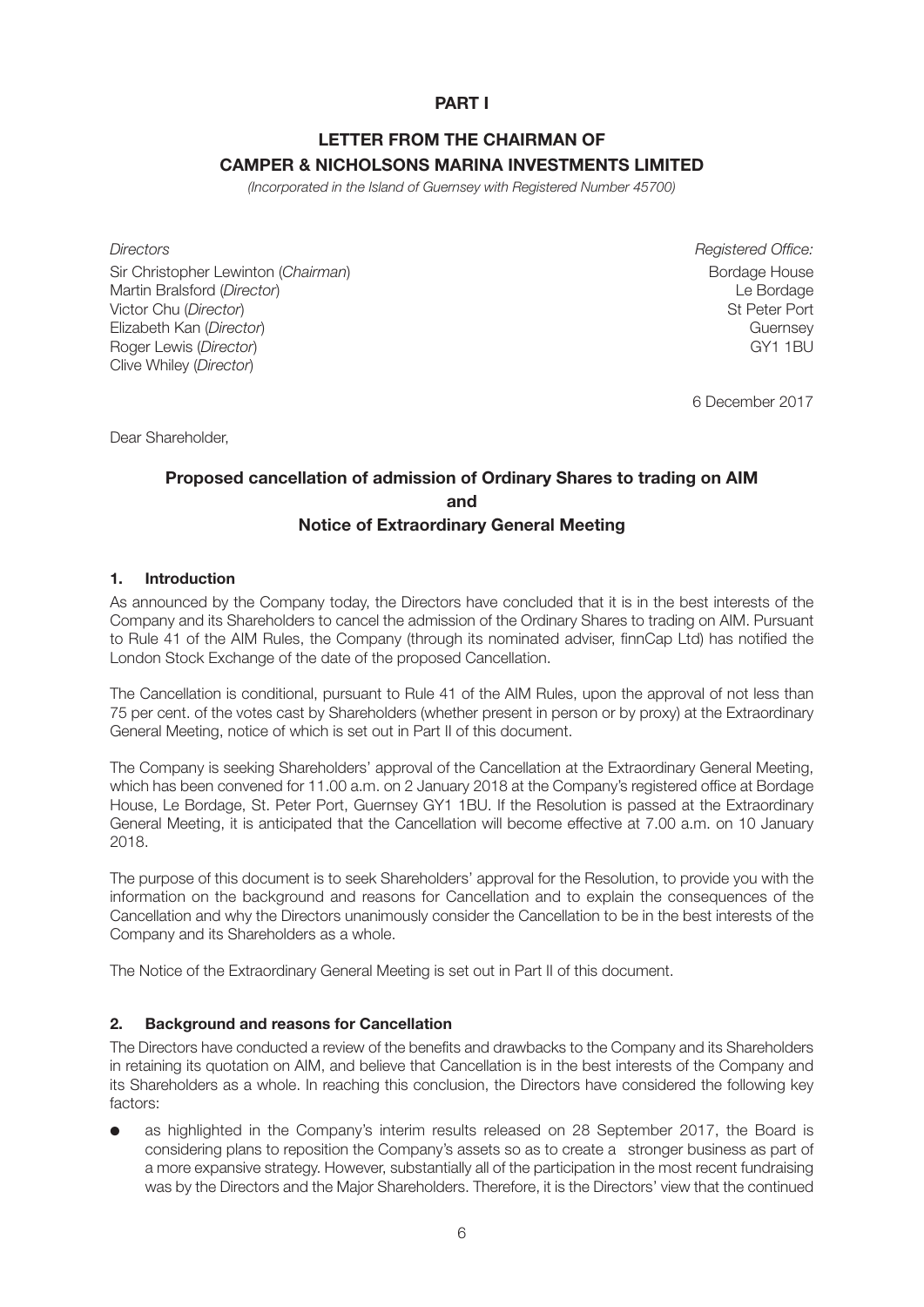listing on AIM is unlikely to provide the Company with significantly wider access to capital than the funding options it already has from the Directors and the Major Shareholders;

- **●** the considerable cost, management time and the legal and regulatory burden associated with maintaining the Company's admission to trading on AIM are, in the Directors' opinion, disproportionate to the benefits to the Company;
- **●** the Directors and the Major Shareholders hold, in total, 74.18 per cent. of the Company's current issued share capital, resulting in a limited free float and liquidity in the Ordinary Shares with the consequence that the AIM listing of the Ordinary Shares does not, in itself, offer investors the opportunity to trade in meaningful volumes or with frequency within an active market; and
- **●** due to the Company's limited liquidity in its shares and modest market capitalisation, continuing admission to trading on AIM no longer enables the Ordinary Shares to be used to effect acquisitions.

Following careful consideration, the Directors believe that it is in the best interests of the Company and Shareholders to seek the proposed Cancellation at the earliest opportunity.

#### **3. Process for, and principal effects of, the Cancellation**

The Directors are aware that certain Shareholders may be unable or unwilling to hold Ordinary Shares in the event that the Cancellation is approved and becomes effective. **Such Shareholders should consider selling their interests in the market prior to the Cancellation becoming effective.**

Under the AIM Rules, the Company is required to give at least 20 clear Business Days' notice of Cancellation. Additionally, Cancellation will not take effect until at least 5 clear Business Days have passed following the passing of the Resolution. If the Resolution is passed at the Extraordinary General Meeting, it is proposed that the last day of trading in Ordinary Shares on AIM will be 9 January 2018 and that the Cancellation will take effect at 7.00 a.m. on 10 January 2018.

The principal effects of the Cancellation will be that:

- **●** there will be no formal market mechanism enabling the Shareholders to trade Ordinary Shares. Save for the proposed Matched Bargain Facility referred to in paragraph 4.2 below, no other recognised market or trading facility is intended to be put in place to facilitate the trading of the Ordinary Shares;
- while the Ordinary Shares will remain freely transferrable, it is possible that the liquidity and marketability of the Ordinary Shares will, in the future, be even more constrained than at present and the value of such shares may be adversely affected as a consequence;
- in the absence of a formal market and quote, it may be more difficult for Shareholders to determine the market value of their investment in the Company at any given time;
- **●** the regulatory and financial reporting regime applicable to companies whose shares are admitted to trading on AIM will no longer apply;
- Shareholders will no longer be afforded the protections given by the AIM Rules, such as the requirement to be notified of certain events and the requirement that the Company seek shareholder approval for certain corporate actions, where applicable, including substantial transactions, financing transactions, reverse takeovers, related party transactions and fundamental changes in the Company's business, including certain acquisitions and disposals;
- **●** the levels of transparency and corporate governance within the Company may not be as stringent as for a company quoted on AIM;
- **●** the Company will cease to have an independent nominated adviser and broker;
- **●** whilst the Company's CREST facility will remain in place post the Cancellation, the Company's CREST facility may be cancelled in the future and, although the Ordinary Shares will remain transferable, they will cease to be transferable through CREST. In this instance, Shareholders who hold Ordinary Shares in CREST will receive share certificates; and
- **●** the Cancellation may have taxation consequences for Shareholders. Shareholders who are in any doubt about their tax position should consult their own professional independent tax adviser.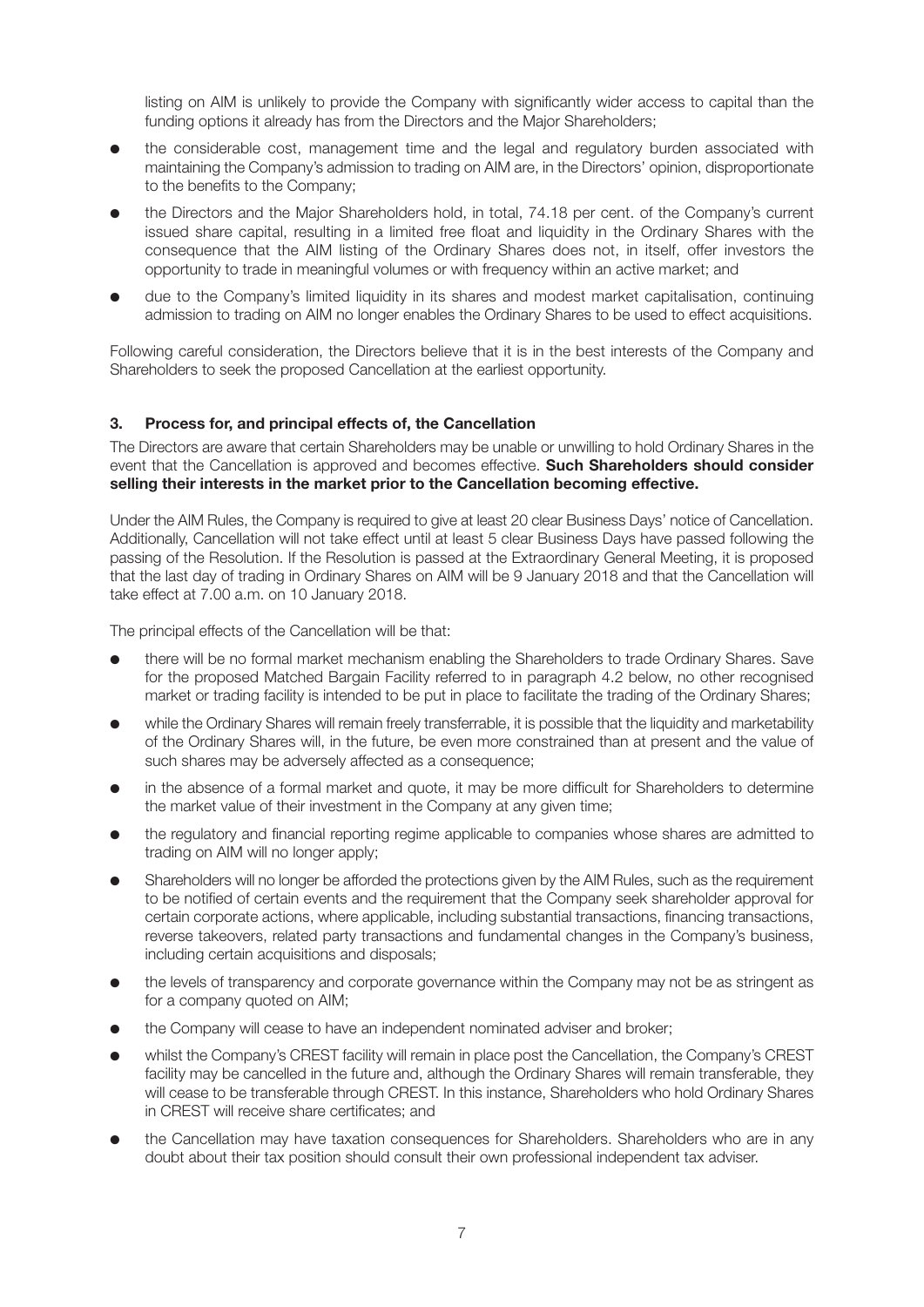The Company will remain registered with the Registrar of Companies in Guernsey in accordance with and subject to the Companies (Guernsey) Law, 2008 (as amended) (the "**Law**"), notwithstanding the Cancellation. Shareholders should also note that the Takeover Code will continue to apply to the Company following the Cancellation for the period of 10 years from the date of Cancellation (although it should also be noted that, as the Major Shareholders own in excess of 50 per cent. of the existing Ordinary Shares, they are free to acquire further Ordinary Shares without any restriction under the Takeover Code). The Company will also continue to be bound by the Articles (which require shareholder approval for certain matters) following the Cancellation. Whilst the Company currently has no intention to amend the Articles, and commits not to do so for at least 12 months following the Cancellation, following the expiry of this period the Company may seek Shareholder approval to amend the Articles.

#### **The above considerations are not exhaustive and Shareholders should seek their own independent advice when assessing the likely impact of the Cancellation on them.**

The Company currently intends that it will continue to provide certain facilities and services to Shareholders that they currently enjoy as shareholders of an AIM company. The Company will:

- **●** continue to communicate information about the Company (including annual accounts) to its Shareholders, as required by the Law;
- **●** continue to hold annual general meetings; and
- **●** continue, for at least 12 months following the Cancellation, to maintain its website, http:// en.cnmarinas.com/investor-information and to post updates on the website from time to time, although Shareholders should be aware that there will be no obligation on the Company to include all of the information required under AIM Rule 26 or to update the website as required by the AIM Rules.

In addition, the Company confirms that there is currently no intention to change the existing Directors following the Cancellation.

#### **4. Transaction in the Ordinary Shares prior to and post the proposed Cancellation**

#### 4.1 *Prior to the Cancellation*

The Directors are concerned to ensure that Shareholders have an opportunity to realise their Ordinary Shares notwithstanding the proposed Cancellation. At the request of the Board therefore, First Eastern Holdings (one of the Company's Major Shareholders), has agreed with the Company that on the date that this Circular is posted to Shareholders, it will place an order, or procure that one of its group companies will place an order, with its broker to purchase in the market any Ordinary Shares offered for sale at a price of 8.5 pence per Ordinary Share. First Eastern Holdings intends that such order will remain open until the last trading day on AIM being 9 January 2018. All Shareholders who wish to sell their Ordinary Shares in the market at that price will therefore have the opportunity to do so. Shareholders should consult with their own independent financial adviser and/or broker should they wish to consider selling their interests in the market prior to the Cancellation becoming effective, as it will be necessary to instruct a broker to place an order in the market for the sale of the relevant shares.

#### 4.2 *Following the Cancellation*

The Board is aware that the proposed Cancellation, should it be approved by Shareholders at the Extraordinary General Meeting, would make it more difficult for Shareholders to buy and sell Ordinary Shares should they wish to do so.

Therefore, the Company has made arrangements for a Matched Bargain Facility to assist Shareholders to trade in the Ordinary Shares to be put in place from the day of Cancellation if the Resolution is passed. The Matched Bargain Facility will be provided by J P Jenkins Limited ("JP Jenkins"). JP Jenkins is part of Peterhouse Corporate Finance Limited, which is authorised and Regulated by the Financial Conduct Authority, a Member of the London Stock Exchange, a NEX Exchange Corporate Adviser. Under the Matched Bargain Facility, Shareholders or persons wishing to acquire or dispose of Ordinary Shares will be able to leave an indication with JP Jenkins, through their stockbroker (JP Jenkins is unable to deal directly with members of the public), of the number of Ordinary Shares that they are prepared to buy or sell at an agreed price. In the event that J P Jenkins is able to match that order with an opposite sell or buy instruction, they would contact both parties and then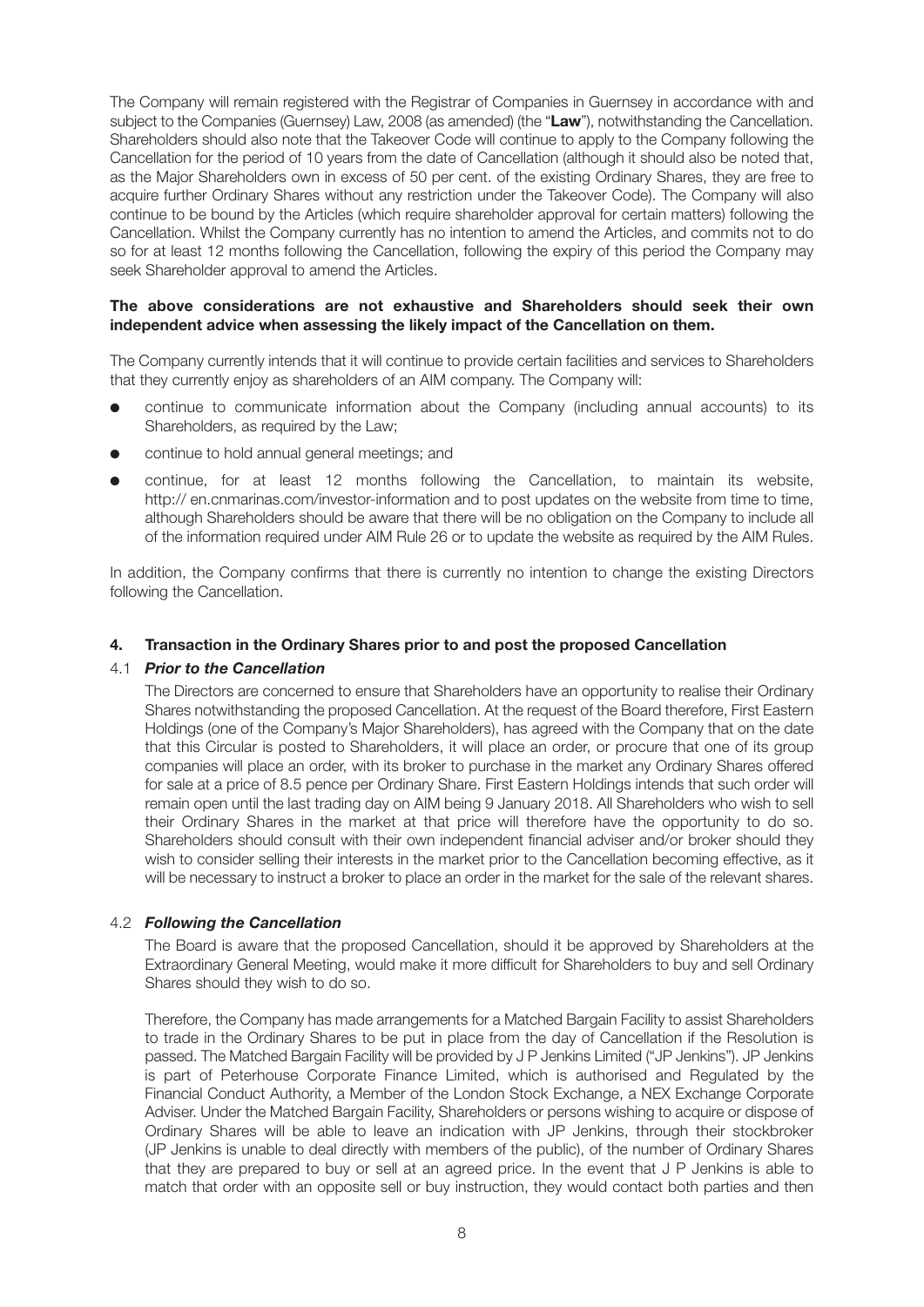effect the bargain. Should the Cancellation become effective and the Company put in place the Matched Bargain Facility, details will be made available to Shareholders on the Company's website at http://en.cnmarinas.com/investor-information and directly by letter or e-mail (where appropriate).

At the request of the Board, First Eastern Holdings has confirmed to the Company that following the Cancellation, it will continue to purchase, or procure that one of its group companies will continue to purchase, further Ordinary Shares at a price of 8.5 pence per Ordinary Share through the Matched Bargain Facility, although its commitment to do so will expire on 8 February 2018 (being 30 days following the Cancellation). This will provide all Shareholders who wish to sell their Ordinary Shares at that price after the Cancellation becomes effective with an opportunity to do so.

#### 4.3 *Directors Intentions*

All of the Directors have indicated an intention to sell their Ordinary Shares. Although the Directors believe that the costs and other drawbacks to the Company and its Shareholders in retaining its quotation on AIM, as set out in paragraph 2, fully justify the decision to relinquish the quotation and that the Cancellation is in the best interests of the Company and its Shareholders in the future, they, having regard to their own personal circumstances, are either unable to hold unquoted shares or are unwilling to continue to hold such shares with the reduced level of marketability that is likely to ensue following Cancellation. The Directors note that the price offered by First Eastern exceeds 8 pence per Ordinary Share (being the closing price on 5 December 2017, the last practicable date prior to publication of this Circular) and that the Ordinary Shares have not traded at a price above this level since June 2015.

#### **5. Current Trading, Strategy and Prospects**

The Company released its interim report for the six months ended 30 June 2017 on 28 September 2017. In this report the Directors stated that:

"Whilst the results for the six months to 30 June 2017 are slightly disappointing when compared with the progress made in the last few years, post period end the Company undertook a successful fund-raise, completed in August 2017, to raise £3.3 million by way of an Open Offer, which, coupled with the Grand Harbour Marina ("GHM") Bond issue, means that the Group is well positioned.

We are considering plans to reposition our assets to create a stronger business. The Board believes that, as marina revenue streams continue to be re-evaluated following the return of development interest in the sector, the time is right to adopt a more expansive strategy, particularly at GHM.

Your Board believes the Company is well placed to now deal with the uncertain outlook we face."

Based on current management accounts, before the impact of exchange rate variations, in the four months since the half year end (to 31 October 2017), which included the peak summer months of July 2017 and August 2017 for GHM and Cesme, the Group has generated a small profit before tax. This pattern is consistent with the same period in the previous year and also with the performance seen in the first half of the year, with the profits generated by the marinas being offset by small losses in the consultancy businesses and the costs of the holding company.

Following the Cancellation, the Company will continue to pursue its strategy to reposition the assets strengthen the business as part of a more expansive strategy.

#### **6. Irrevocable Undertakings**

**The Company has received irrevocable undertakings from all Directors being Sir Christopher Lewinton, Martin Bralsford, Roger Lewis, Clive Whiley and from the Major Shareholders, First Eastern Holdings and FE Marina Investments (both companies in which Victor Chu and Elizabeth Kan, Non-Executive Directors of the Company have an interest), to vote or procure votes in favour** of the Resolution, in respect of all Ordinary Shares held by each of them (or in which they are **interested) on the date of the Extraordinary General Meeting but currently amounting to 153,724,323 Ordinary Shares in aggregate, representing approximately 74.18 per cent. of the issued share capital of the Company.**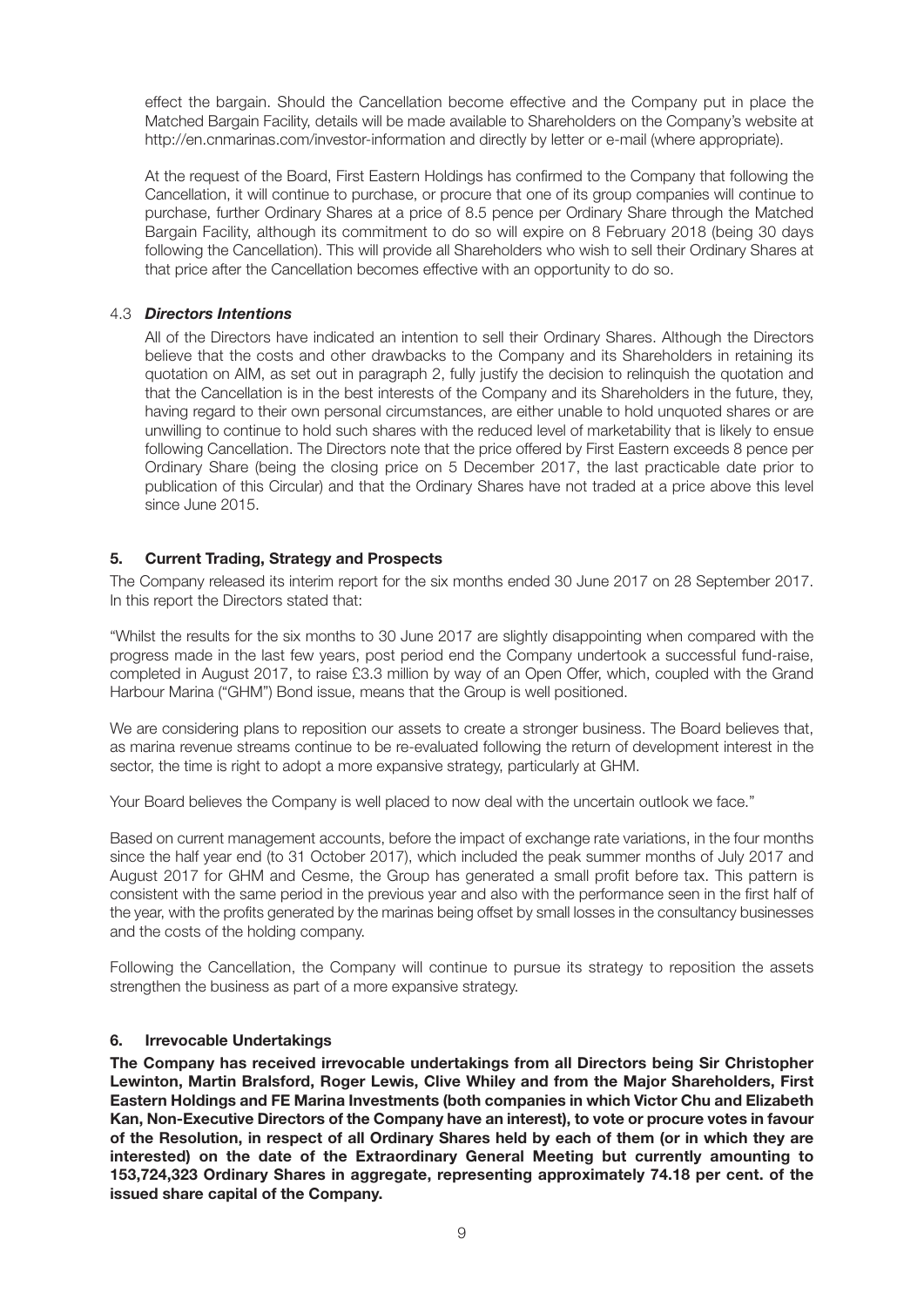**In respect of the irrevocable undertakings signed by the Directors, the number of Ordinary Shares that the Directors hold may decrease by virtue of Ordinary Shares that they may sell (as referred to in paragraph 4.1 above).**

**Similarly, in respect of the irrevocable undertakings signed by First Eastern Holdings, the number of Ordinary Shares held by First Eastern Holdings and its group companies may increase by virtue of Ordinary Shares that it acquired (as referred to in paragraph 4.1 above).**

**Accordingly, the Directors believe it is likely that the Resolution will be passed at the Extraordinary General Meeting.**

#### **7. Process for Cancellation**

Under the AIM Rules, it is a requirement that the Cancellation must be approved by not less than 75 per cent. of votes cast by Shareholders at an Extraordinary General Meeting. Accordingly the Notice of Extraordinary General Meeting set out in Part II of this document contains a special resolution to approve the Cancellation.

Furthermore, Rule 41 of the AIM Rules requires any AIM company that wishes the London Stock Exchange to cancel the admission of its shares to trading on AIM to notify shareholders and to separately inform the London Stock Exchange of its preferred cancellation date at least 20 Business Days prior to such date. In accordance with AIM Rule 41, the Directors have notified the London Stock Exchange of the Company's intention, subject to the Resolution being passed at the Extraordinary General Meeting, to cancel the Company's admission of the Ordinary Shares to trading on AIM on 2 January 2018. Accordingly, if the Resolution is passed the Cancellation will become effective at 7.00 a.m. on 10 January 2018. If the Cancellation becomes effective, finnCap Ltd will cease to be nominated adviser of the Company and the Company will no longer be required to comply with the AIM Rules.

#### **8. Extraordinary General Meeting**

The Extraordinary General Meeting will be held at the Company's registered office at Bordage House, Le Bordage, St. Peter Port, Guernsey GY1 1BU commencing at 11.00 a.m. on 2 January 2018.

#### **9. Action to be taken**

You will find enclosed with this document a Form of Proxy for use at the Extraordinary General Meeting. Whether or not you propose to attend the Extraordinary General Meeting in person, you are requested to complete and return the Form of Proxy to the Company's registrars Anson Registrars Limited, Anson House, Havilland Street, St. Peter Port, Guernsey GY1 2QE, in accordance with the instructions printed thereon as soon as possible but, in any event, to be received no later than 11.00 a.m. on 31 December 2017. Completion and return of a Form of Proxy will not preclude you from attending and voting at the Extraordinary General Meeting in person if you so wish.

#### **10. Recommendation**

The Directors consider that the Cancellation is in the best interests of the Company and its Shareholders as a whole and therefore unanimously recommend that you vote in favour of the Resolution.

Yours faithfully,

**Sir Christopher Lewinton** *Chairman*